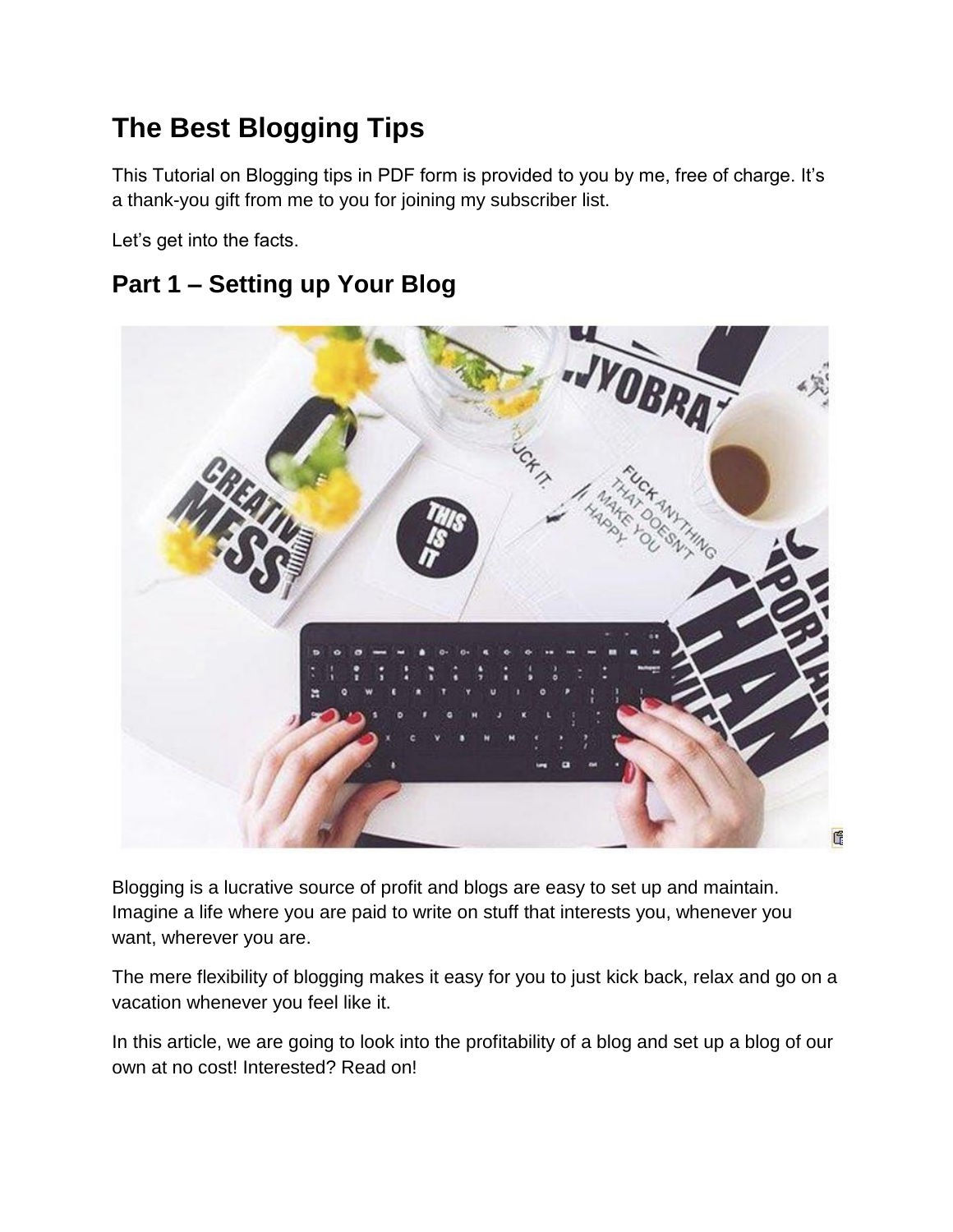First, we need to obtain a blog. There are several options - host a blog on your own domain or get a free blog. For starters, let's talk about the free blogs. You can obtain a free blog at www.blogger.com or the newer (and better!) www.wordpress.com. If you are a techie, you must have heard of WordPress, a free blog engine that is robust and infinitely expandable.

Blogger.com is actually owned by Google, so it will be detected on Google's radar faster and you will be indexed faster. Wordpress.com, however, is a relatively new option so I have no comparison on the speed of getting indexed by search engines.

However, WordPress is better in the sense that it has more advanced features such as Trackbacks and Categories. You can also manage your sidebar links more efficiently (more about this later). Get a free blog at either Blogger.com or WordPress. Then, familiarize yourself by posting your first post on your blog and tinkering around with the options and templates. Here are a few common "blog-related" words to help you out:

- Permalink Permalink stands for permanent link, which is a URL (uniform resource locator) that leads to an individual post that you make in your blog.
- Trackback When you post about someone else's blog post elsewhere, your post will show up in their "trackback" section. This feature, however, is not available with a Blogger.com account.
- Pinging Blogging seems to be paired with pinging almost every time either one is mentioned nowadays. Pinging is actually the action where a certain aggregator is notified whenever your blog is updated, so that the aggregator may show the newest post of your blog on their website. This is a useful way to gaining traffic, which we shall discuss later.

For now, I shall leave you testing out your new blog and the features that come included with it. In the next articles, we shall discuss the many ways we can gain profit from a blog …

## **Part 2 – Blog Content**

Today, we're going to discuss the type of content that is suitable for your blog in order to make it profitable. First off, I want you to understand that there is no fixed scope that your blog should have, which means you can write about whatever you're interested in.

However, the difference between a profitable blog and a non-profitable blog is the way the blog is written. Just imagine, would you prefer to read your university professor's lecture notes or the latest novel by your favorite author?

You may prefer to read the novel because it appeals more to your interest, or because it is not as mind-numbing as the lecture notes by your professor. However, the most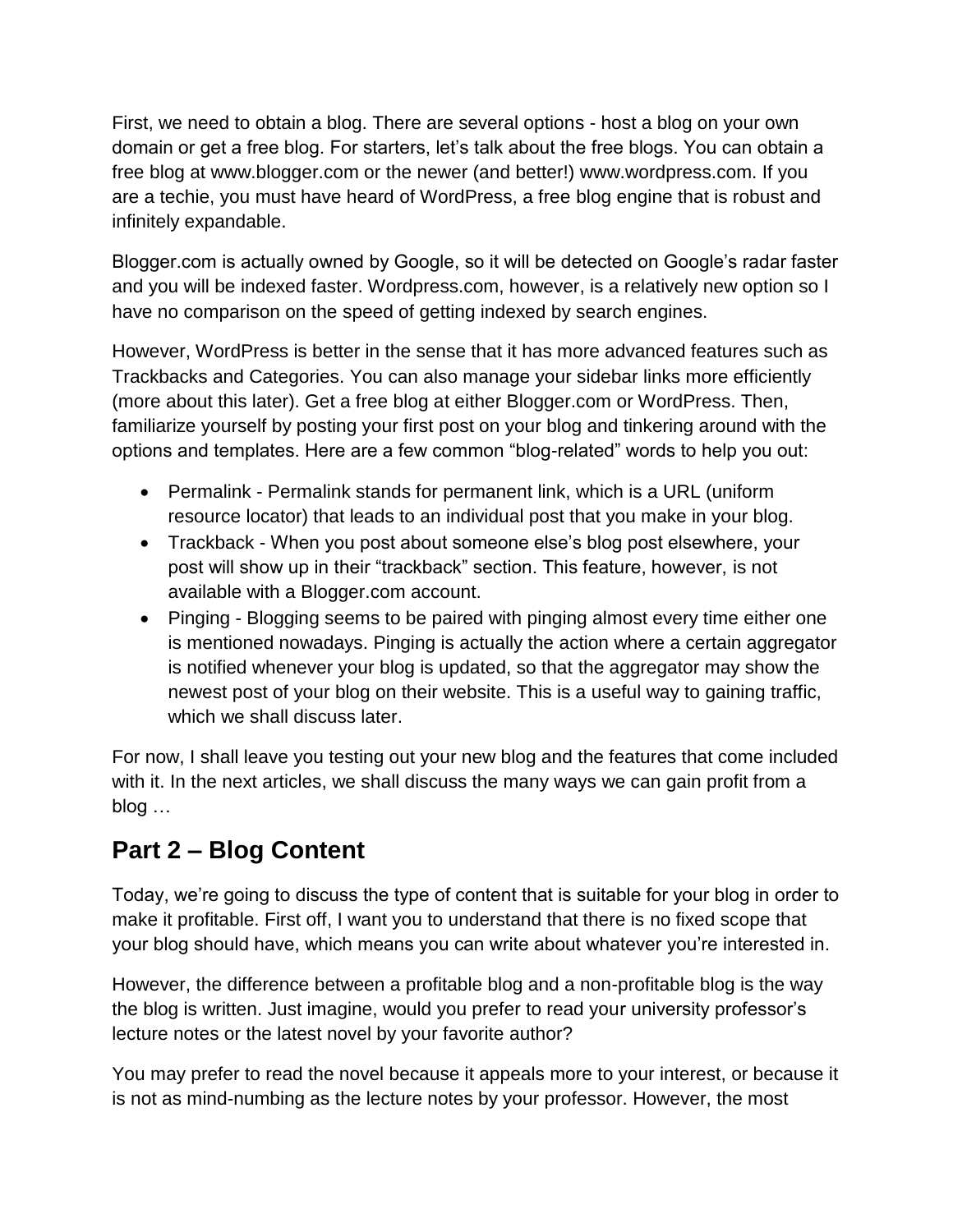important point is people like to read "light" stuff most of the time. You see, when people log on to your blog, they are not only looking for information - they are also looking for information they can obtain easily, and better still in a relaxed manner.

So, to attract more visitors as well as to keep your current visitors coming back for more, it is very important to add a human touch to your blog posts. This can be done by simply imagining you're talking about a certain topic with your personal friend. An extra bonus for your readers would be a great sense of humour, so try to add funny comments in your articles where they are suitable.

Another important key point is to avoid addressing your reader as a plural unit. What I really mean is you should not write as if you're preparing a speech. Instead, you should write as if you're having a conversation to a single person because this will make your visitor think of you more as a personal friend rather than a person of higher authority.

Besides that, it is also very useful to establish your own personality through your words. Human beings are very curious creatures, so naturally your visitors would want to know as much about you as the information you're offering them.

Having a distinctive personality in your blog would make a world's difference between your blog about gadgets and all the other blogs about gadgets out there. This is a lot like creating your own brand name, where people immediately remember your blog's name when they need to find out information about gadgets, just like how people immediately think of McDonald's for fast food or Nike for sportswear.

So, the lesson for today is to simply write as an equal friend to your visitors, write to them as if you're talking to a single person and establish your own personality on your blog.

#### **Part 3 – Blog Content Brainstorming**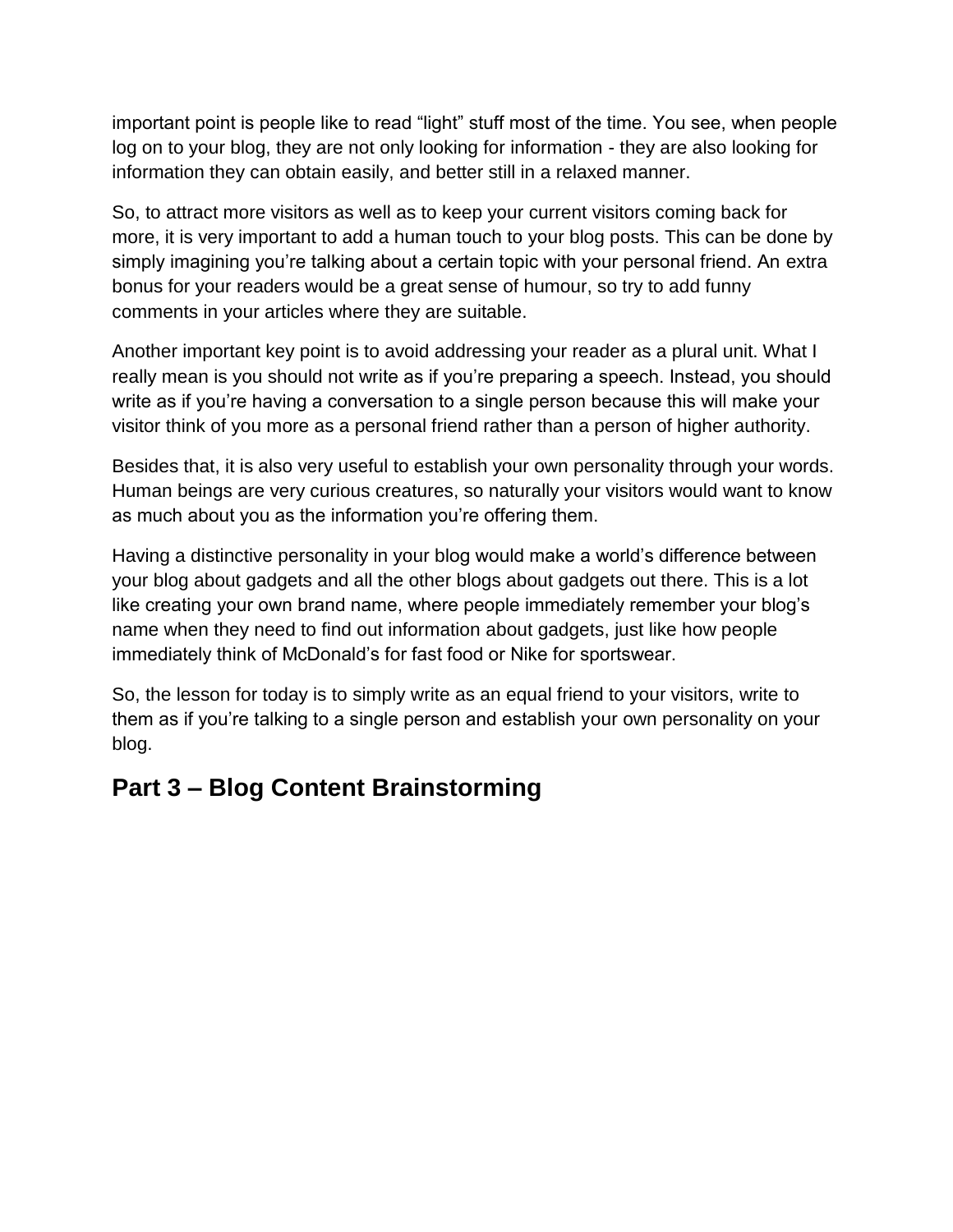# Follow my blogging tips and build a successful online business

Face the fact - your blog needs to be regularly updated to maintain its readership! Hence, you must always find fresh topics to write about, and we're going to discuss how to do just that in this article.

We have discussed how to write attractively, so now we are going to discuss what we are going to write on. The very first option that I think a blogger should write on is a topic that he or she feels passionate and interested in. You've chosen to make blogging your career because you want to escape a mundane job - forcing yourself to write about something that you're not interested in is as torturous as as your mundane job!

The other reason I ask you to write about something you're passionate about is because your feelings and emotion shows through your writings! If you feel indifferent to a certain subject but still write about it just for the sake of it, your readers will notice it. Remember the advice about writing with a personality? Forcing yourself to write will not establish a welcoming style at all.

Once you have chosen your main theme, start posting to your blog about it and make it a habit to post at least once every day, even if it's only a comment on the newspaper article you read today.

Think of yourself as a gigantic train. It takes a lot of effort to get you moving. First, you might just budge an inch, and later trudge slowly on until you finally reach your full speed. Then, it'll take a lot of effort to stop you instead!

However, no matter how well you know your topic, your brain is bound to get exhausted over some time, so here are methods to brainstorm for content for your blog.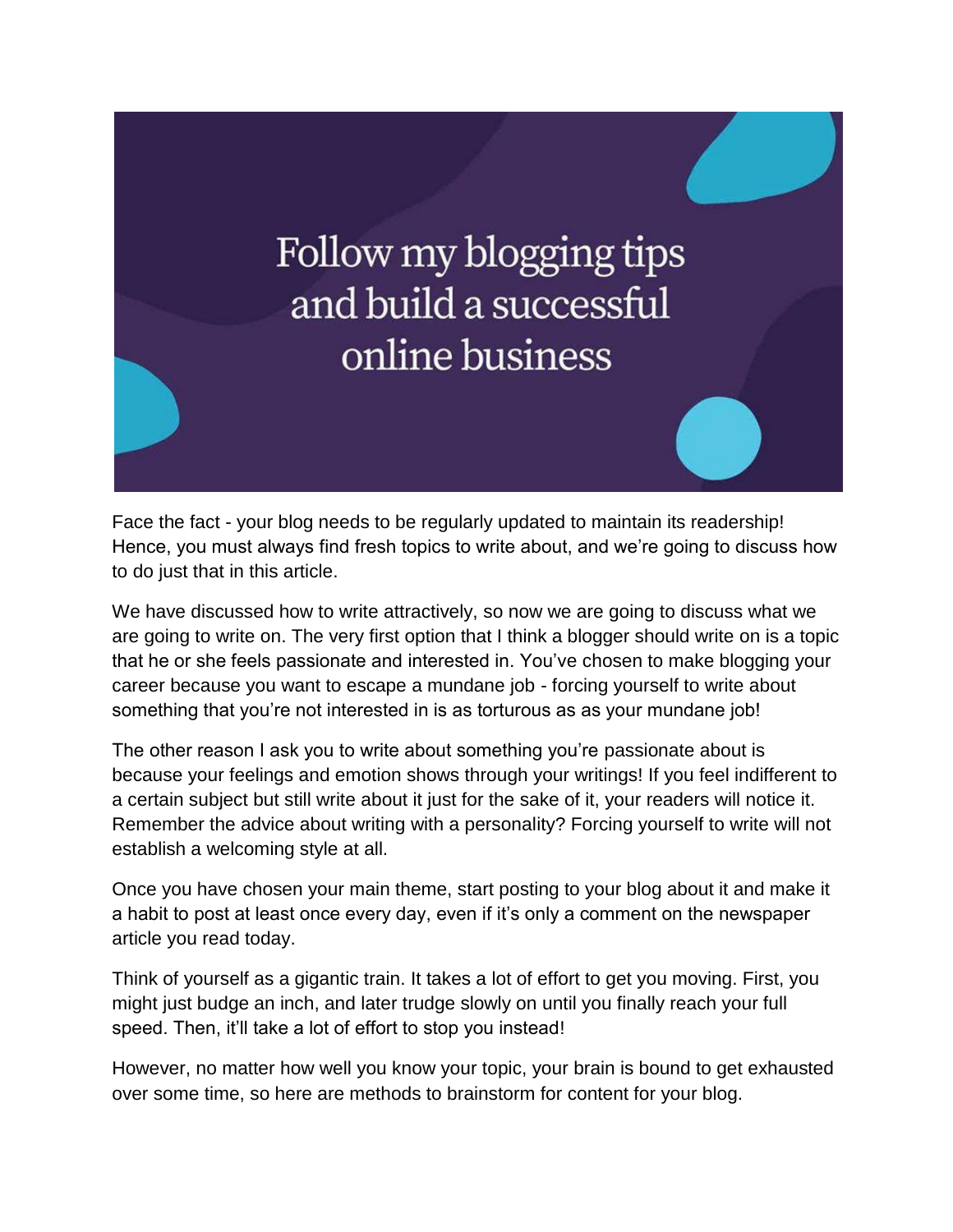1) The very best way to brainstorm is to see what other bloggers have to say about stuff happening in your field of discussion. And the very best way to find related blogs is to use<http://blogsearch.google.com/> or [www.technorati.com.](www.technorati.com) There are also other decent search tools, you just have to look around. From other blogs, you can gather more knowledge on your subject and you can also comment on what others have to say on your own blog!

2) Once you've established contacts with other bloggers in your field, you'll have quite an inexhaustible "conversation" ongoing, so you'll not need to actively search for content to write about. However, if you're still stuck, search for news articles related to your niche in the local newspaper or online through sites like [http://news.google.com](http://news.google.com/) and [http://news.yahoo.com.](http://news.yahoo.com/)

3) You can also have conversations with people with the same interest as you in the particular niche you choose, so you will eventually build up a bank of questions and answers and interesting discussions to write about in your blog. To do this, join forums related to your niche, but don't join every forum there is out there. Stick with one or two with the biggest number of members or the one which is most focused on your niche.

This will also come in handy much later in gaining traffic and generating profits.

Remember to keep up your momentum of posting at least once per day (or more if you have a lot of content to write about) so that the major search engines will know that your blog has fresh content every day. This will attract the search engines to spider your page on a more frequent basis, hence gaining you extra traffic.

Don't worry about the paragraph above about generating traffic and search engines, because we're going to talk about that in more detail later. For now, remember to keep a consistent effort everyday and build up momentum like that of a locomotive!

## **Part 4 - On Page Search Engine Optimization**

Now, you should have a blog full with content you have passionately written. It should be a very interesting grapevine for the community of your chosen niche, as opposed to a lifeless factsheet.

However, no matter how delicious your content is, if there is nobody to read it, you can't generate profit from it. Traffic is the lifeblood of your blog. In order to attract people, you must offer attractive information. Simple enough?

However, to get traffic onto your site, you have to think backwards. Where do people look when they need information? Yes, they search using search engines like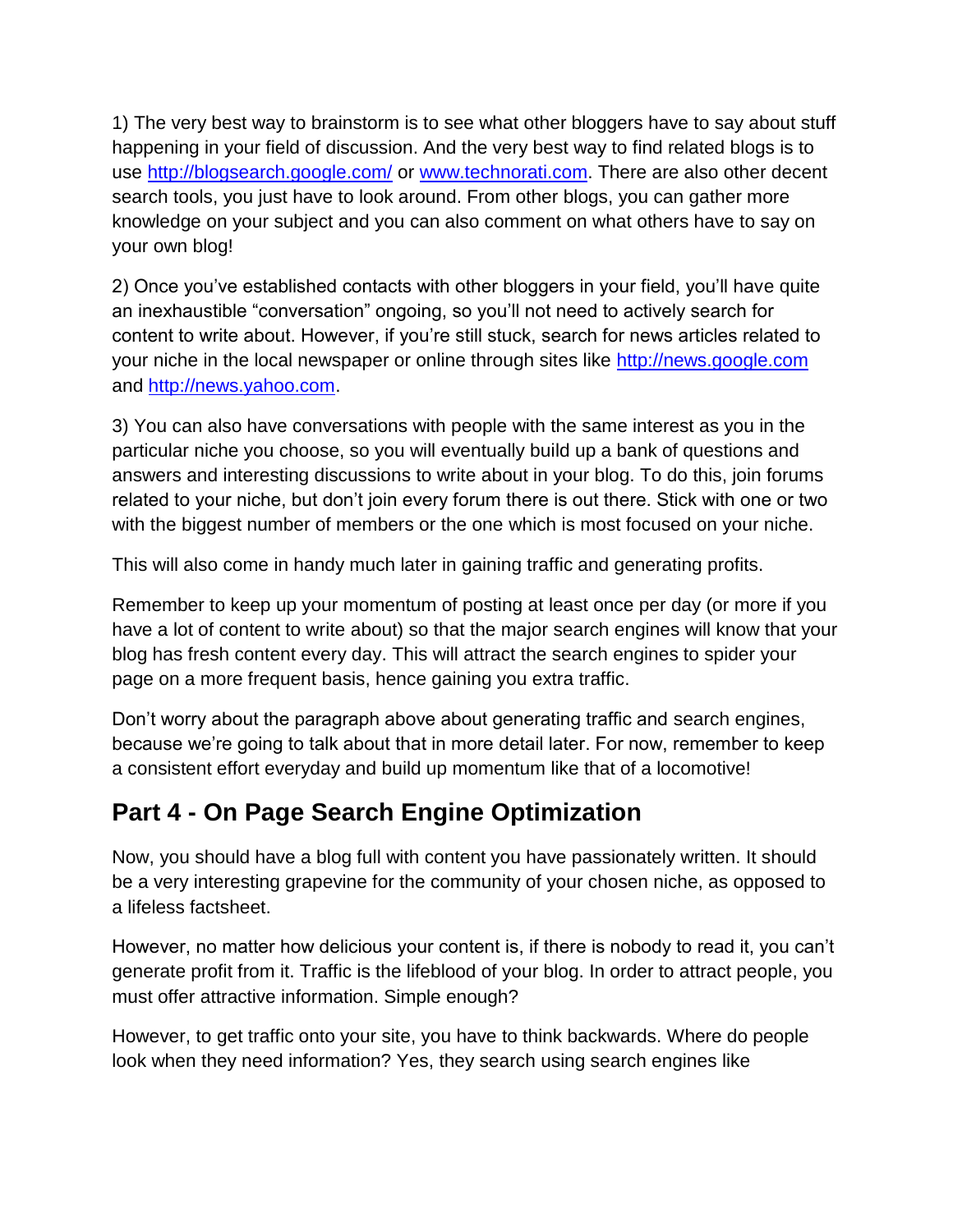www.google.com, www.yahoo.com and www.msn.com, to name a few more popular ones.

So, to get these people on your blog, your blog needs to rank high on search result pages of these search engines.

When these people search for information through the search engines and see your site among the top results, they will naturally click through to your blog!

The art of getting your blog or website onto high rankings on search result pages is called search engine optimization. It is a very complex and hard subject to master, but that doesn't stop us from learning simple yet effective techniques to conquer the search results for certain keywords. The more complex techniques are usually needed to fight for very competitive and general keywords such as "fat loss", but I'll teach you how to overcome that later.

For now, let's determine the keywords that you want to optimize your site for. For example, your blog talks about tech gadgets. Now, you'd want to check in Google whether it is a very competitive keyword. At this time of writing, there are 29, 000 ,000 search results. Think you can beat 29, 000, 000 sites at your first attempt? I don't think so.

Now, let's try to narrow down our scope. Let's look for "technological gadgets" instead. At this time of writing, Google lists 792,000 results. That's more manageable, but you'd like to search for more focused keywords. However, let's optimize your blog for "technological gadget" just for the sake of learning.

First, you have to pay attention to the title of your blog. Since you're optimizing for technological gadgets, you need to have that exact phrase in your blog title. For example, a line like "Your Best"

Technological Gadget Blog!" would work great. You can change the title of your blog in the Blogger control panel or the WordPress blog when you're creating it. If you're proficient with HTML, you can even do that on other blog engines like Moveable Type. Bottom line? Learn a little HTML!

Other than that, your page heading should also contain the term you're optimizing for. The page heading is the bit of text in your code that is enclosed within the end tags. This is important as it tells the search engines what your page is about (in this case, "technological gadgets").

Since we're posting a blog, the tags are usually the post titles, so remember to include the term there whenever relevant.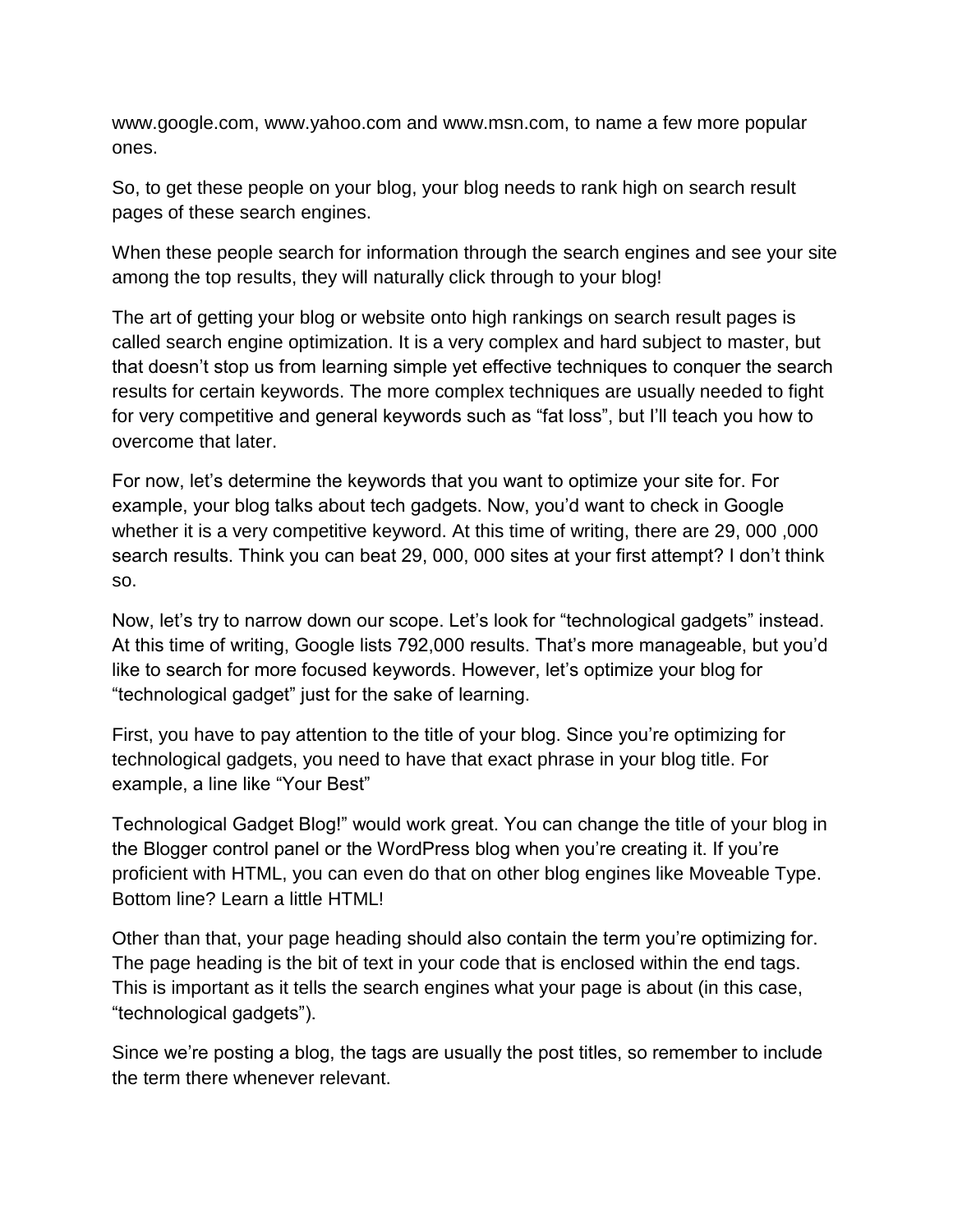One last bit, you should also sprinkle the words "technological gadgets" in your posts whenever possible. The frequent occurrence of that phrase in your blog will hint the search engines that your blog is really relevant to that topic.

However, this is the most important bit of all. Always keep in mind that you're writing for real life people who read your blog to obtain information, so it is very stupid to spam your blog with keywords! In fact, if you do that, the search engines will end up thinking you're spamming and drop your ranking further down into oblivion … So keep in mind! Write for humans, not search engines!



#### Part 5 – Off-page Search Engine Optimization

We've already optimized our blog to rank well for search results of certain keywords that. We are targeting, but here comes the sad news - it affects your ranking in only very minor ways. However, don't skip this step as every little bit helps when you're competing for search engine rankings!

Now, we're moving on to off-page search engine optimization. That is, factors that are not on your blog but affect your search engine rankings greatly. There are a lot of offpage factors, but we shall study them one by one. The first and most obvious one is the number of links to your blog.

As a general rule of thumb, the more links to your blog, the more the search engines think you are an authority in that particular niche and hence the higher they rank you. However, take care to observe the quality of the links.

For example, a thousand links from totally irrelevant sites like online dating sites would not help at all because your blog is a technological product blog. In contrast, a single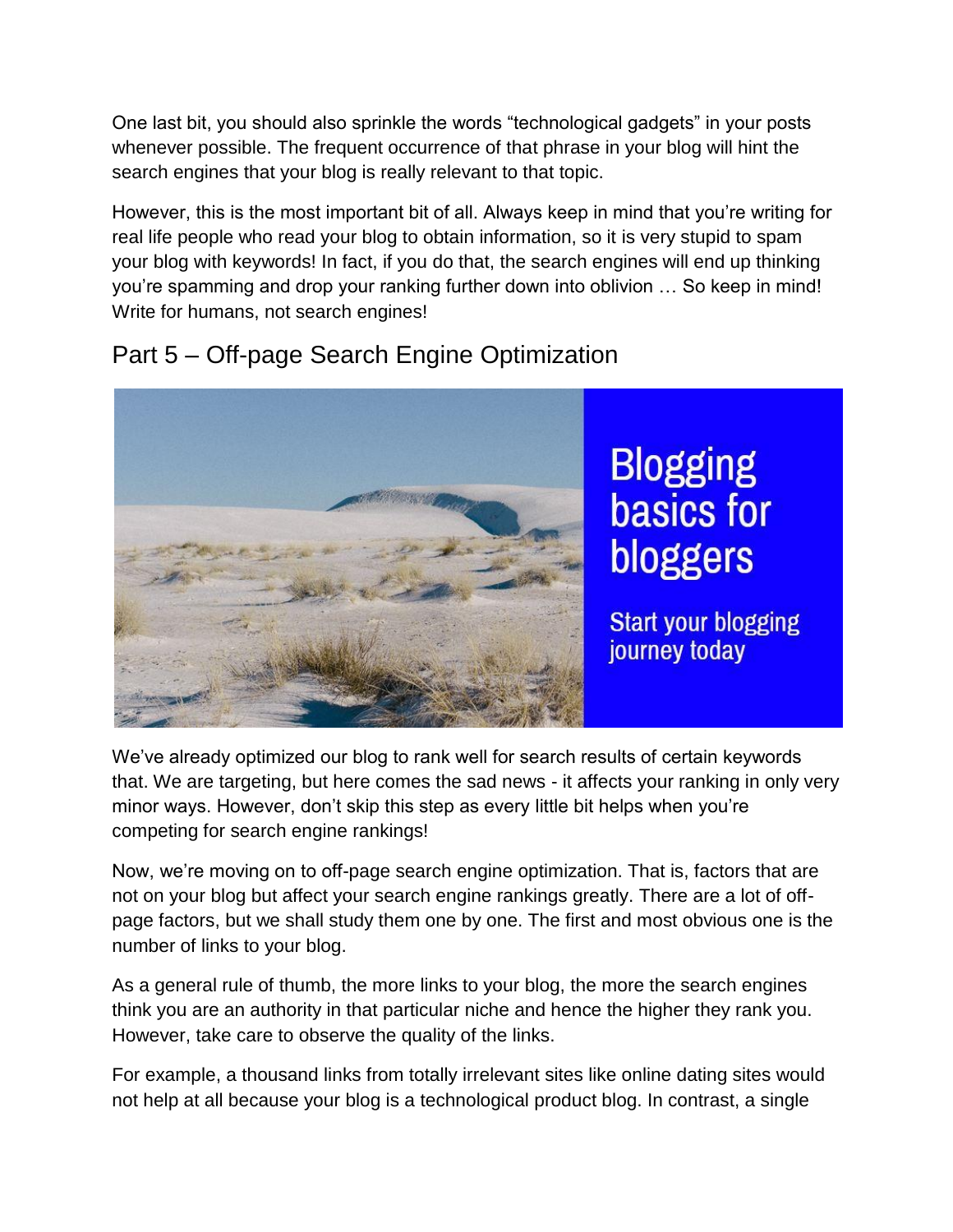link from a highly authoritative site about technological gadgets will get the search engines crawling about your blog like the Feds storming a crack den …

Anyway, the most cost effective way of getting high quality links from authoritative sites is simply to ask for it. If your blog contains high quality content that is original and will provide valuable information to the site's readers, chances are the webmaster(s) will link to your blog or even write about you!

Let's talk about how we should ask these webmasters of authority to link to your blog. We're discussing this based on the presumption that your blog is really content rich and offer high quality information to anyone in your niche or topic of discussion. The most viable option would be to send an email directly to the webmaster.

First, let's look for the top sites in your niche. Simply search the major search engines for the term that you're targeting. In this case, let's search for "technological gadgets". The first few results, www.t3.co.uk and www.acarplace.com/brands/gm/gadgets.html are commercial sites, so don't bother asking. We're looking for community-based sites and other blogs that are more accessible to a complete newcomer like you. Seems like www.gizmodo.com would be a good option!

So, compose an email to the webmaster of www.gizmodo.com (whose email address you shall find on the site). They even have their AIM contact there, so it's also a good choice if you use AOL Instant Messenger.

Start by stating how you came across their site (i.e. "looking for gadget information", NOT "looking for link partners!") and how you think their site provides valuable info. Basically, try to say something really good about their site honestly.

Then, suggest that so-and-so content on your own blog will be a nice complement to their site's content and vice versa. Put a link on your blog to their site and ask subtly if they might be able to do the same to weld a mutually beneficial relationship between the site and your blog.

Along the way, you might find people who won't even respond to your email, so forget about them and move on. Remove the links from your blog to their site if they have not responded to your email within two weeks, which is a pretty long wait.

Keep doing this for the first 30 search results that pop up, and before long you should have quite a few good sites all linking to you. In the next article, we shall explore further the more advanced offpage factors, and ways to improve them!

## **Part 6 – Off-page Search Engine Optimization II**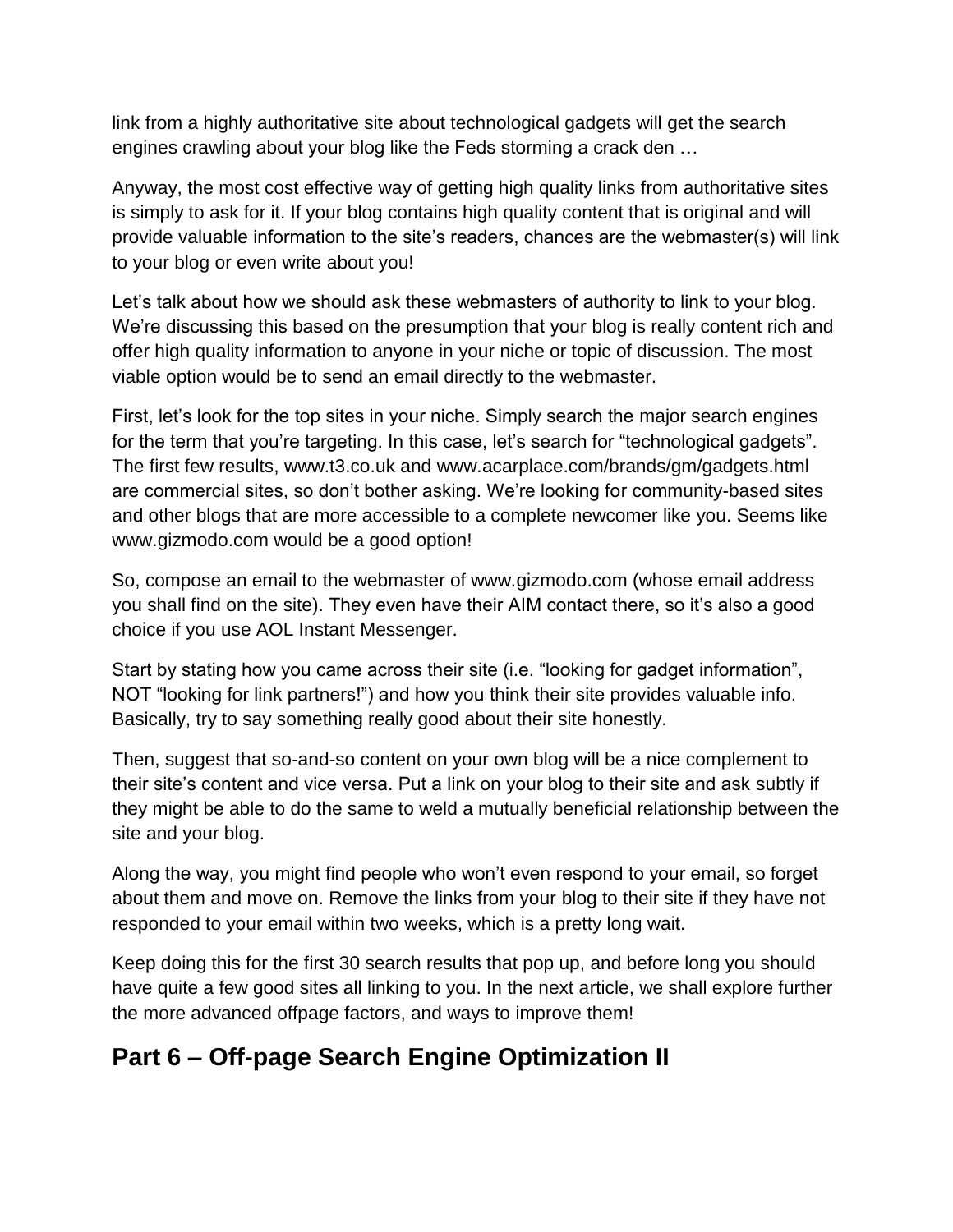In the last article, we talked about how getting high quality links from authoritative websites in your field can boost your search engine rankings. This time, we're going to explore further into linking strategies, and how to determine and obtain "high quality" links. We're also going to talk briefly about Google's PageRank.

First, let's examine a regular link. It's a piece of text (or image, but we're going for text) that links to your blog, and some of the factors that matter are"

- The address which it links to
- The text of the link
- The PageRank of the page on which the link resides

Let's analyze this information one by one.

First, you'd naturally want the link to link to your blog, but to which page of your blog? To an individual post or to your blog's home page? Since your blog is a constantly updated website, it is always wise to accumulate all the links to point to your main page instead if individual posts because they tend to be very time-sensitive.

The text of the link also affects your rankings for a certain keyword. Let's say your blog is about technological gadgets and another site has a link that says "Barbie dolls" and links to your blog. Doesn't make much sense, right?

If a lot of links that link to your site contain the terms "technological" or "gadget", it will greatly boost your rankings for those keywords. Hence, it's essential to put some thoughts when requesting links from other webmasters as you want them to link to your blog with appropriate keywords.

Now, about Google's PageRank, it's basically a scale set by Google to measure the popularity of websites. You can read more about it on [http://www.google.com/technology.](http://www.google.com/technology)

What is interesting is that the higher the PageRank of a certain website, the more frequent Google's robots will visit the website to index it. Of course, the PageRank of a page will also help it to rank higher in Google's search engine results. In short, having a high PageRank will bring you many benefits SEO-wise.

Your blog will start with no PageRank (which is different to PageRank 0) because Google has not yet indexed your blog. Once Google's robots find your blog through links on other sites, your blog will show a PageRank of 0 and depending on the PageRank of the referring page, your blog's PageRank will also rise eventually.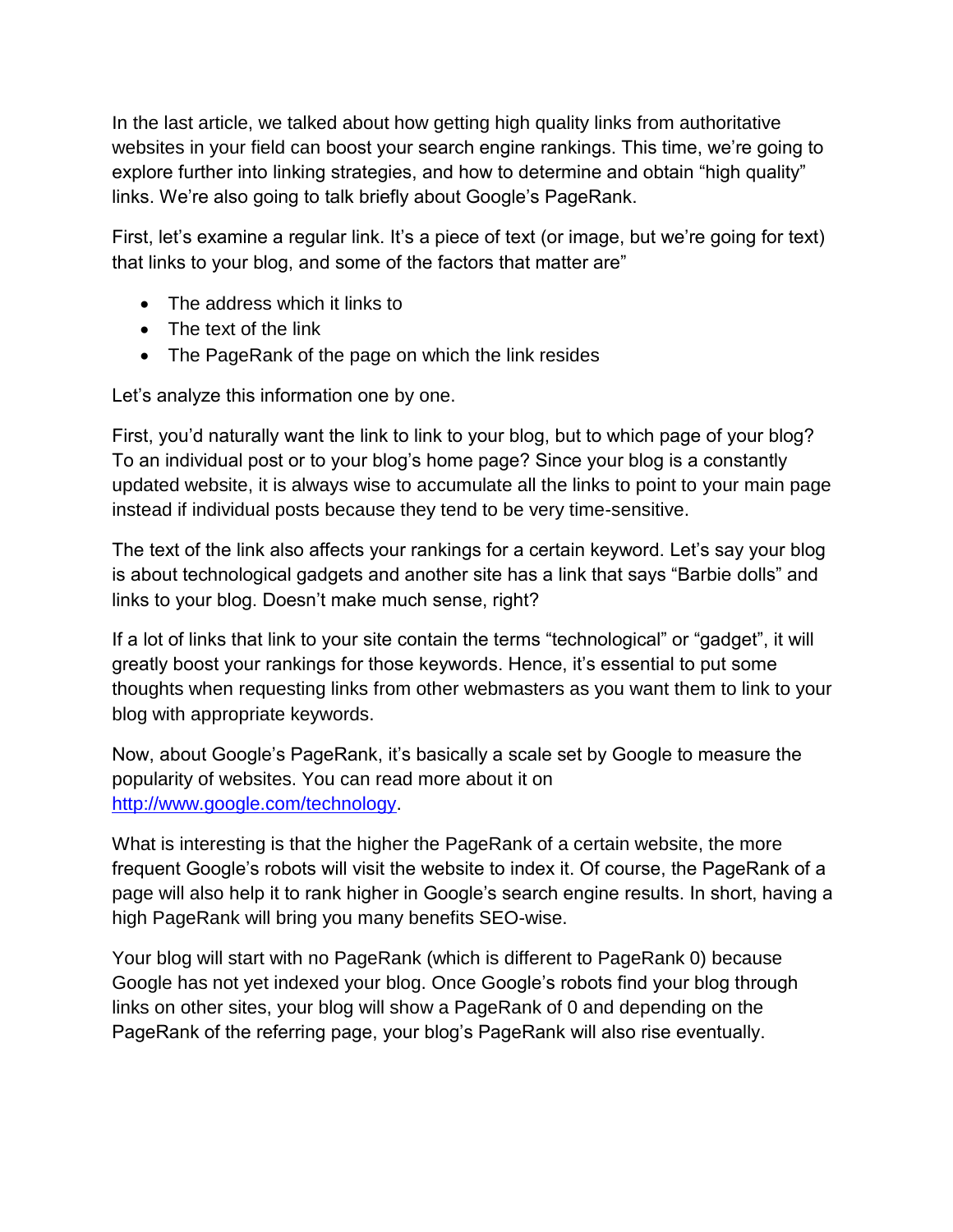Getting high-quality links to your blog will help direct targeted visitors who are interested in your niche to your blog, enable search engines to find and index your blog and ultimately rank higher in search engine results.



#### **Part 7 - More Traffic Sources**

Getting links from other websites is not the only way to attract visitors to visit your blog. This time, we are going to explore alternative methods to attract high quality traffic with both free and paid methods.

The first thing you can do to generate traffic is to recycle all the content you have written on your blog. What I really mean is to turn your blog posts into little "manuals" or articles that help people solve their problems or offer valuable information and submit them to article directories. These article directories are like aggregators that collect articles of similar themes together in one place, so they receive thousands and thousands of qualified visitors every day.

When you submit your articles to these directories, you are exposing your name to the thousands of pairs of eyes visiting them for free! On most article directories, you are also permitted to include a "resource box" where you can include your contact details, a simple biography and so on. This is where you can truly leverage the traffic of the said article directories.

Some good article directories to get you started:

<www.eZineArticles.com>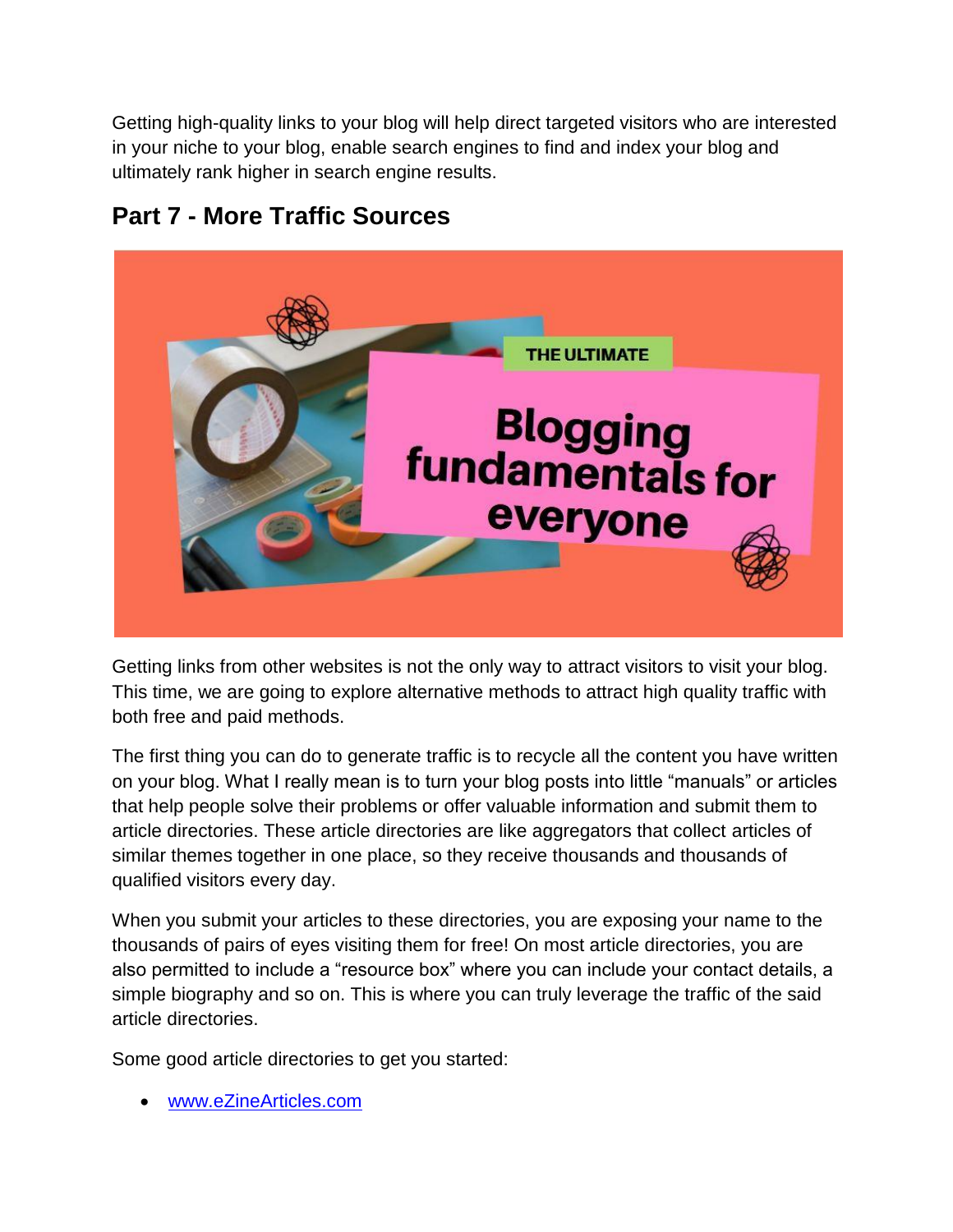- [www.ultimatearticledirectory.com](www.ultimatearticledirectory.com%20)
- <www.submityourarticle.com>

Another excellent way to gain traffic is to join internet forums that is based on your niche. To find these kinds of forums, just go to any search engine and enter "+forum", without the quotes. You would want the most focused forum with a substantial number of active members, and preferably always bustling with activity. Just check the dates of the threads posted on the forum.

When you join active forums that focus on your field of discussion and post very useful and valuable posts, your peers will start noticing you and paying attention to what you have to say. In most forums, you are also allowed to append a link to your site in the signature line, which is under every post you make on the forums.

People will click and visit your blog if they find your posts helpful and informative. This way, your credibility is built even before they land on your blog, so traffic from the forums would be easier to turn into profits if your blog is selling your own products or recommending others' as an affiliate since they are already convinced you're an "expert" in the field.

The strategy we'll discuss is word of mouth. Let's say you already have a daily visitor count of 100. What if you compiled a small report or gift and posted it on your blog, saying that if a certain visitor can refer three of his/her friends to visit your blog the gift will be his/hers for free? If your small report or gift is lucrative enough, it will generate a small buzz among your blog readers and they will surely refer their friends to this blog that they frequent!

You can also utilize the "blog and ping" technique that everyone's talking about. Basically, when you update your blog, you can let blog portals such as www.technorati.com know by pinging them. You can ping a lot of portals at once by using the free www.pingomatic.com.

Besides the techniques described here, there are also paid methods like buying links from high-ranking pages or buying banner advertisement space. A thing to keep in mind when buying paid traffic is to always weigh your profits generated from the paid ads. If your profits do not offset the expense, you will end up losing money, so choose wisely.

#### **Part 8 - Monetizing Your Blog**

You have been working hard to produce good-quality, original content on your blog and you have attracted a decent amount of traffic by doing so. However, money is not going to appear out of thin air just because you have traffic. You have to turn your traffic into money.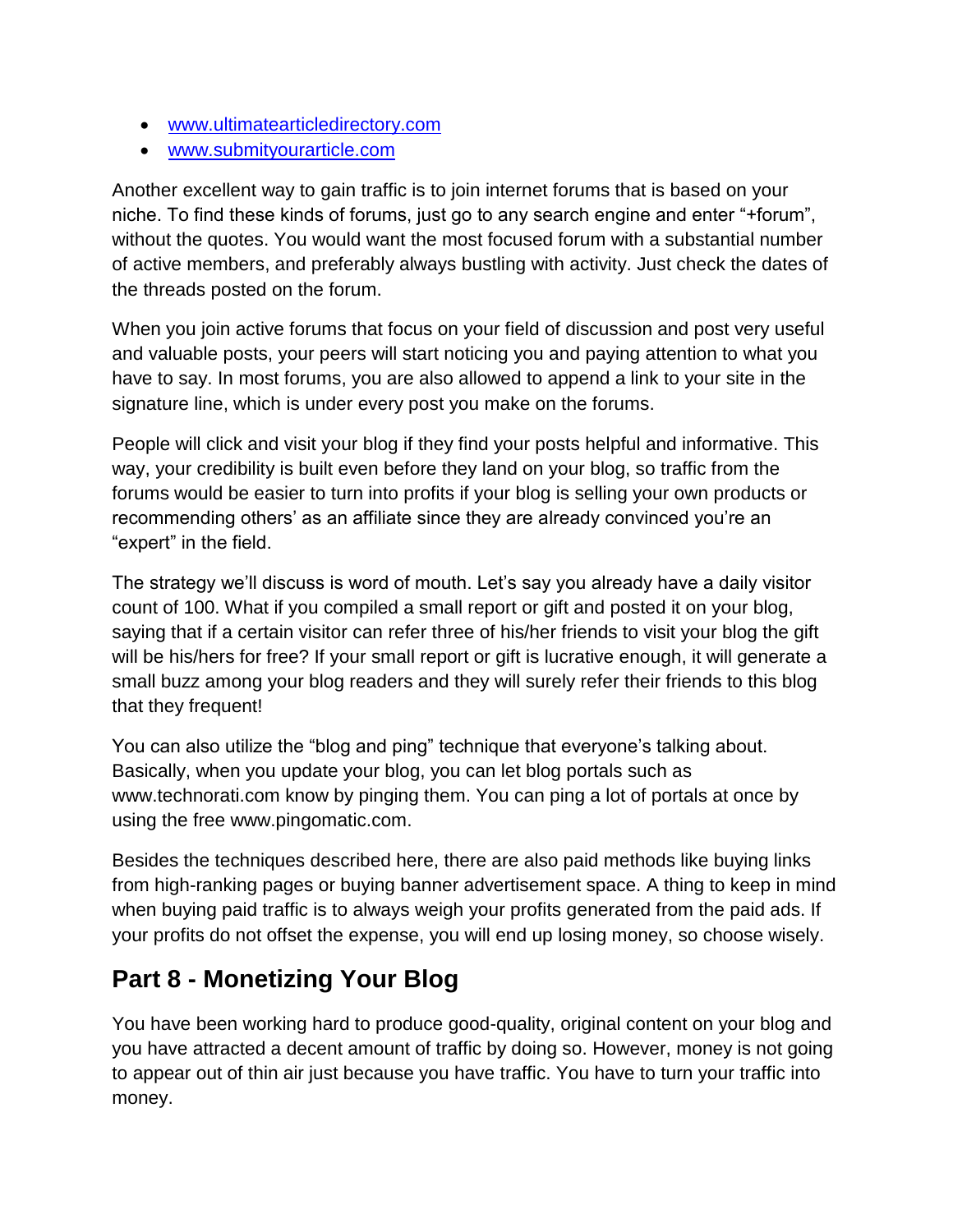There are several ways to generate profits from the visitors of your blog, and Google AdSense program allows you to do so with ultimate ease. First, visit their website at [http://adsense.google.com/.](http://adsense.google.com/) You'll find out more about their advertising program there, but here are some extra bits I'd like to tell you.

First, Google's AdSense program is a really useful way to monetize your blog because when users finish reading your newest post, chances are they want to leave your blog because they have nothing else to do on your blog.

If your AdSense advertisement block is visible on your blog, they might see advertisements relevant to them and click on them to exit your blog. Ka-ching! You've just cashed in on your first virtual cents!

But yes, your profits will only be cents if you don't "do it right". This involves placing your Google ads in the right places and ensuring they blend in to your site so that they appear more like links rather than advertisements to your visitors.

Consult the page<https://www.google.com/support/adsense/bin/static.py?page=tips.html> to see the "heatmap" of your blog. The "hotter" a certain area, the greater the chances of someone looking at your blog!

Once you get a Google AdSense account, you can change the color of your advertisement text and links. You will want them to match the colors on your blog. If your blog's text is black and the links are red, do the same for the ad blocks too! It's that simple.

Another way to earn profits from your blog is to recommend products to your readers. When your visitors buy from the merchants you recommend, you get to keep a little commission too. This is known as affiliate marketing and it is very easy to start because you don't have to create your own products or services.

Anyway, let's refer back to our technological gadgets blog example. Let's say you discover this Gadget X on a merchant's website, and they offer an affiliate programme. What you would do is to create a post in your blog and do a mini-review on this Gadget X. Rip it apart and point out its benefits and bad points, if any, and include a link (which is given by the merchant) for the visitor to purchase the Gadget X online.

If your visitor clicks and purchases the gadget, the merchant will track from the link that the purchase is referred by you, so they will send you your share of the profits.

Imagine out of every 100 visitors you get purchases for this product, and you earn \$27.00 commission from each purchase! If you get 10,000 visitors in a month, that would be a \$2,700.00 pay check for you just for writing about ONE product.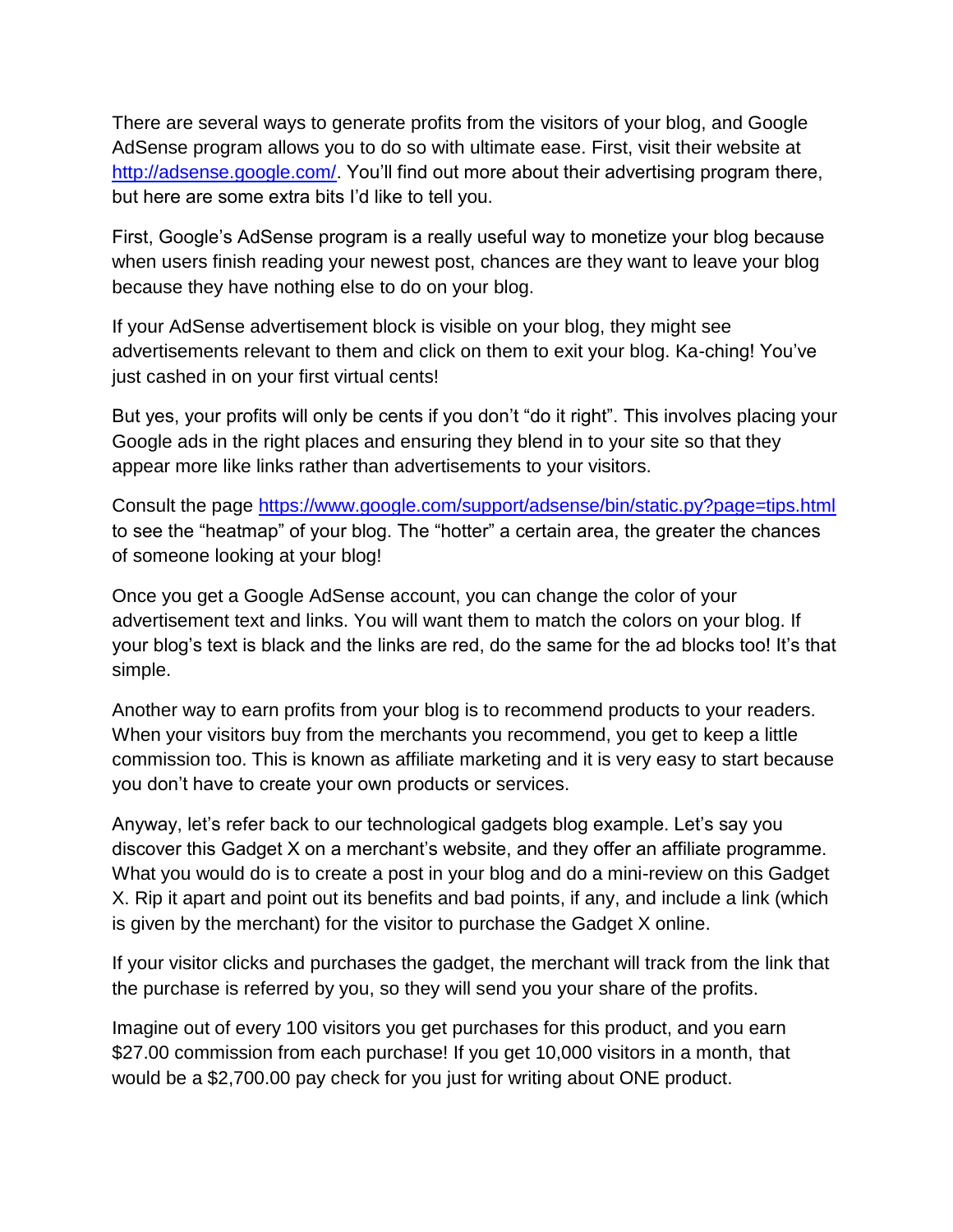Now, affiliate programs are very nice ways to generate profit, but how do you find affiliate programs that are related to your blog's theme? Easy, just go to Google and search for "affiliate programs". Another slightly better way is to go to <http://www.associateprograms.com/search> to look for affiliate programmes in your niche.

The two ways mentioned above are basic ways to generate profits from your blog. We'll be discussing other great, profitable ways, so keep your eyes peeled!

#### **Part 9 - More Monetizing Options**

We've discussed about using Google AdSense program and other merchants' affiliate programs to generate profits from your blog. However, we have a lot of other options to monetize your blog, so we're going to look into that today.

The first option we'll be looking at is Chitika [\(www.chitika.com\)](www.chitika.com). Chitika is a very innovative contextual advertising program because it can serve very detailed advertisements. For example, on your technological gadget blog, Chitika will show advertisements for tech gadgets such as iPods.

The way they show it is in different tabs: one for "Best deals", another for "details", and another for "reviews" and so on. This way, it is more of an informational section for your visitor rather than an advertisement, and naturally the click-through will be higher. You can apply here:

#### <https://chitika.com/application.php?type=mm>

You can also be an affiliate for Amazon.com. Amazon offers a wide range of products, including books in books. Actually, books were by far the largest side of its business at one time.

Whatever your niche is about, you can probably find a book about it on Amazon.com. Join their Associate program here:

#### <https://associates.amazon.com/gp/flex/associates/apply-login.html/>

Once you join them, you can refer visitors to them and earn rom 3% to 10% commission. It's not a lot but if you can manage to refer big volumes of visitors, Amazon is for you. This program really shines when it comes to the ways you can refer visitors: you can use their predefined templates to pull up recent items that match a certain criteria you set, you can target your ad to show a specific item on sale or you can just simply weave your referral links into your blog posts.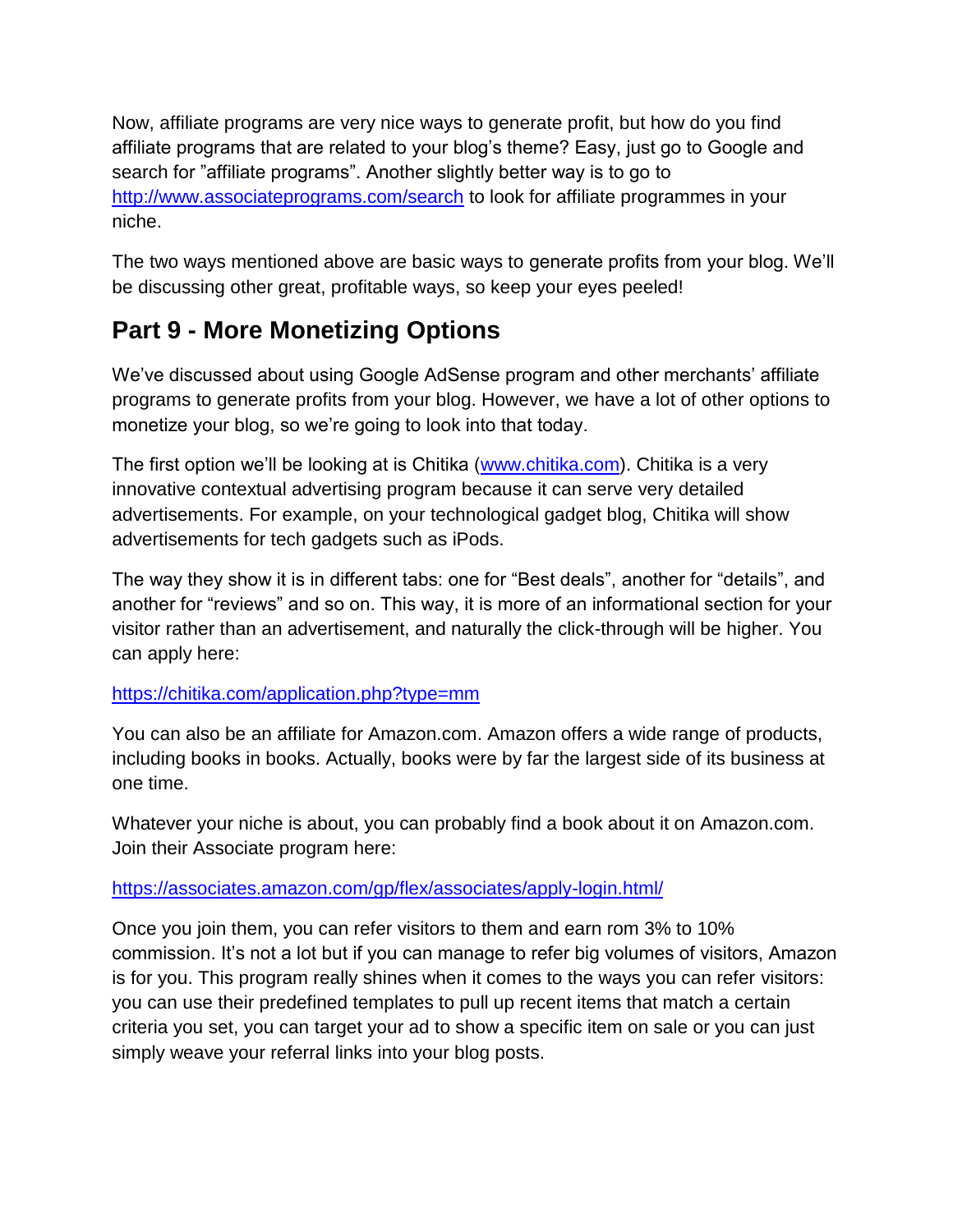Last but definitely not least, you can sell advertising space on your blog if your blog is truly popular. Just take a look at blogs like [http://xiaxue.blogspot.com.](http://xiaxue.blogspot.com/)

That blog receives an incredible amount of pageviews every day and naturally merchants will want to strike a deal with the blog's owner to post their advertisements there. If you manage to pull in huge amounts of traffic like that blog, you can definitely get people to buy ad space on your blog for prices from \$150/month upwards, depending on your blog popularity.

To gauge how much page views and visitors you get every day, just use the free tool available at [www.statcounter.com.](www.statcounter.com) They have a very detailed setup guide there, so I won't go into it.

If your blog has not acquired a large amount of visitors yet, you can still sell ad space on your blog on a per click or per impression basis. Just visit sites like www.adbrite.com. For a complete list of these sites, visit http://performancing.com/node/60. Hopefully, that will help you maximize earnings and profits from your blog.

## **Part 10 - Interactions between Blogs**

As your blog's content increase, people in your niche will definitely mention you for intelligent or interesting discussions. This is, in a sense, an initiation of an interaction. When people speak of you, you should thank them for the mention and build up the interaction!

When you use a traffic tracking script such as the free www.statcounter.com, you can see where traffic comes from. If a large number of visitors come from a certain blog, you can be sure they have mentioned you in their latest post or linked to you from their sidebar or links page. What you should do is pay them a visit, leave constructive comments on their posts and build up a conversation!

As you continue doing this, you will start to gather a lot of friends in your niche. This is helpful later on when you decide to do collaborations such as interviews. In fact, when you're out of ideas for writing on your blog, you can interview other blog owners in your niche! Human beings are curious creatures, so naturally they would like to know more about a person whose writings they read so often.

If you're using WordPress, Textpattern, MovableType, or any other advanced blog engines; you can also post trackback links on your posts. This means you can post an article about what other people have posted! Your particular post will then appear as a link on that post you have written about.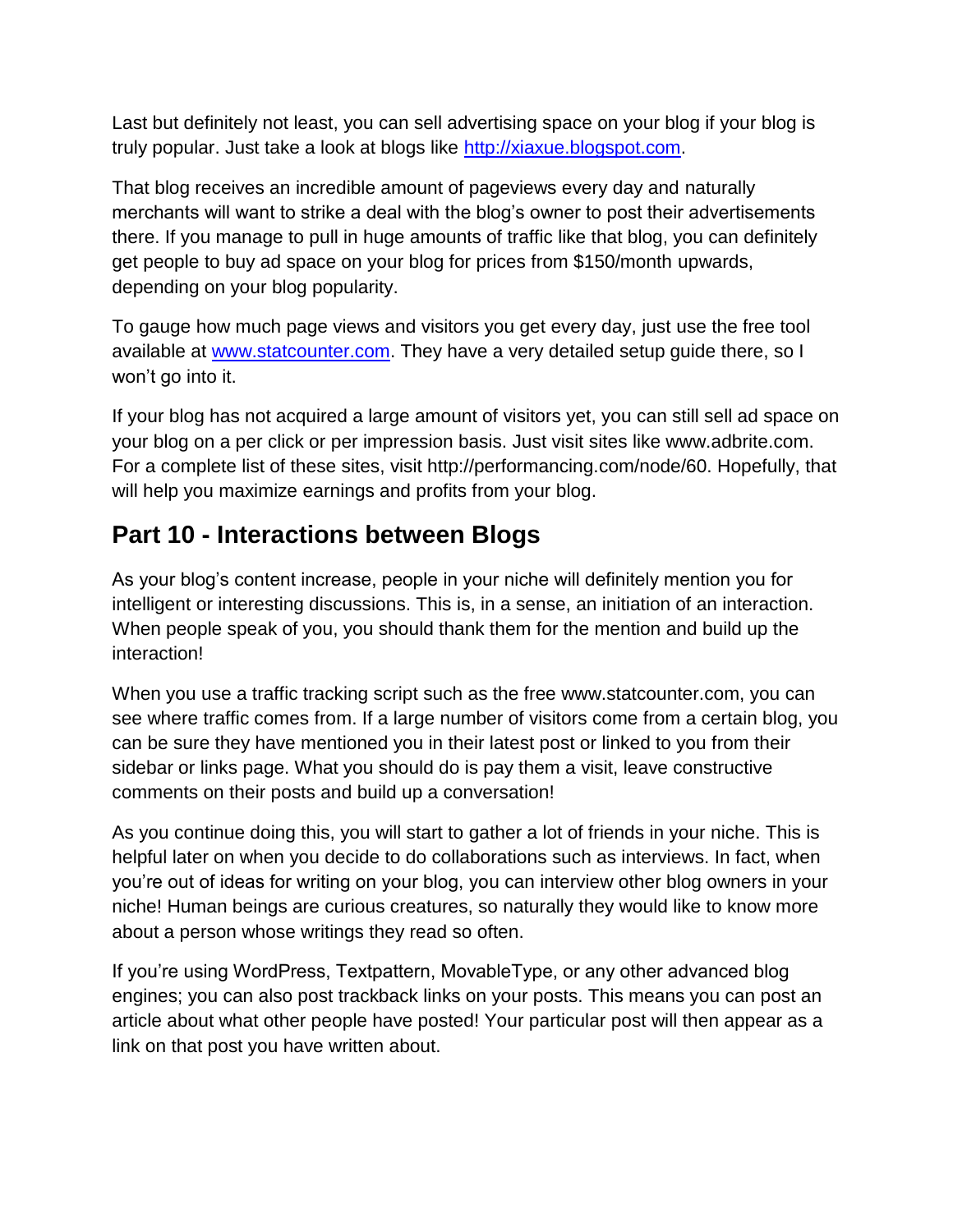This is definitely a great way to get traffic if you post brilliant insights about a post on a very famous blog. Since the famous blog already has a per-existing pool of readers, this is like a shortcut to hog their visitors! The only thing you would want to observe is to keep your posts sensible and insightful, or you'll be viewed as a spammer.

On the other hand, if you're using Blogger, you would not be able to use trackback links.

However, you can post insightful comments on other people's blogs and subtly include a link back to your blog. You can make it seem like you're pointing to your blog as an extra reference to the subject of discussion. Of course, this technique is not only limited to Blogger users and users of other blog engines can employ this strategy as an additional traffic source.

# **So Where Does This All Lead Me?**

These are only a few Blogging Tips available. Some might seem a bit difficult for you at this stage but, fear not. Should you decide to [join the Wealthy Affiliate Platform,](https://www.wealthyaffiliate.com/?a_aid=821bdc96) you will initially be provided with all the training you need to construct a fantastic Website. You will be given assistance to choose a Niche, decide on a domain name, choose a website Title and THEN…a website is automatically built for you.

## Why Not Start Today with a Free Website and Free Training.

Just take a look at the table below to see the many benefits available to you should you choose to [become a Wealthy Affiliate member.](https://www.wealthyaffiliate.com/?a_aid=821bdc96)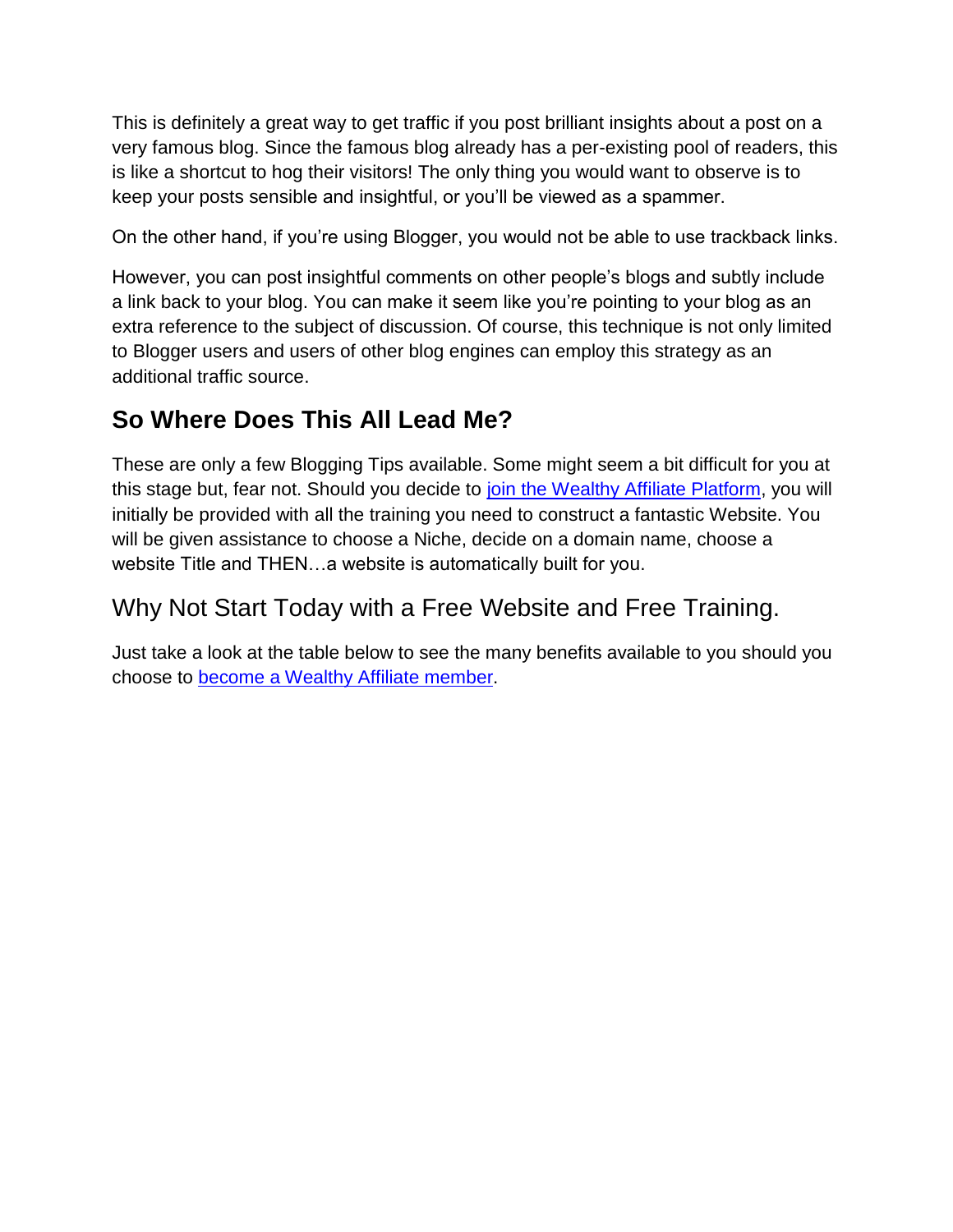|                                                      | Starter<br>For Newbies to Get<br><b>Started Fast!</b> | Premium<br>For Those Who are<br><b>READY for Success!</b> |
|------------------------------------------------------|-------------------------------------------------------|-----------------------------------------------------------|
| Live 24/7 help                                       | \$0/month<br>First 7 days                             | \$49/month<br>Unlimited                                   |
| Private coaching                                     | $\boldsymbol{\times}$                                 | $\checkmark$                                              |
| Network with experts                                 | First 7 days                                          | ✓                                                         |
| Private Access to Kyle & Carson                      | $\boldsymbol{\times}$                                 |                                                           |
| <b>Accelerated Help</b>                              | ×                                                     |                                                           |
|                                                      | ×                                                     |                                                           |
| 24/7/365 website support<br>Integrated training help | First 7 days                                          |                                                           |
| Networking capabilities                              | First 7 days                                          | $\overline{\phantom{a}}$                                  |
| <b>Website Builder</b>                               | ✓                                                     | پ                                                         |
|                                                      | $\checkmark$                                          | ✓                                                         |
| <b>Security Package</b>                              | $\overline{\phantom{0}}$                              | v                                                         |
| SSL                                                  |                                                       |                                                           |
| <b>Feedback Platform</b>                             | ×                                                     | ✓                                                         |
| <b>Engagement Platform</b>                           | ×                                                     |                                                           |
| Analysis                                             | ✓                                                     | $\checkmark$                                              |
| <b>SiteSpeed Perfomance Boost</b>                    | $\overline{\phantom{0}}$                              | ÷                                                         |
| <b>SiteSpeed Extreme</b>                             | $\mathbf x$                                           |                                                           |
| <b>High Resolution Image Database</b>                | $\boldsymbol{\times}$                                 | $\checkmark$                                              |
| <b>Automated Image Compression</b>                   | $\times$                                              | $\overline{\phantom{0}}$                                  |
| <b>Duplicate Content Checker</b>                     | ✓                                                     | $\checkmark$                                              |
| <b>Server Class</b>                                  | Amazon c4.large                                       | Amazon c4.large (dual servers)                            |
| <b>Hosting Speed</b>                                 | Fast                                                  | Extreme                                                   |
| <b>Website Backups</b>                               | $\mathbf x$                                           | <b>Yes Daily</b>                                          |
| Bandwidth                                            | 1,000 visits                                          | 500,000 visits                                            |
| <b>Instant DNS</b>                                   | ×                                                     | ✓                                                         |
| <b>Botnet protection</b>                             | ✓                                                     | $\overline{\phantom{0}}$                                  |
| <b>DDoS</b> protection                               | ✓                                                     | $\checkmark$                                              |
| <b>Website Installs</b>                              | 1                                                     | 10                                                        |
| <b>Host Your Own Domains</b>                         | ×                                                     | ✓                                                         |
| <b>Core Certification Course</b>                     | 10 lessons                                            | 50 lessons                                                |
| <b>Affiliate Bootcamp</b>                            | 10 lessons                                            | 70 lessons                                                |
| <b>Personal Affiliate Blog</b>                       | $\checkmark$                                          | ✓                                                         |
| <b>Weekly Live Video Classes</b>                     | $\boldsymbol{\times}$                                 | $\overline{\phantom{0}}$                                  |
| <b>Training Modules</b>                              | 50                                                    | $1,000+$                                                  |
| Live Class Database                                  | ×                                                     | Yes 400+                                                  |
| Video Walk-Throughs                                  |                                                       |                                                           |
| <b>Training Classrooms</b>                           | $\overline{\mathbf{c}}$                               | 13                                                        |
| Keyword Research Tool                                | 30 searches                                           | <b>Unlimited searches</b>                                 |
| <b>Competition Analysis</b>                          | $\times$                                              | ✓                                                         |
| <b>SiteRank Tracking</b>                             | $\boldsymbol{\times}$                                 | ✓                                                         |
| <b>Brainstorm Engine</b>                             | ×                                                     | ✓                                                         |
| <b>Alphabet Soup</b>                                 | ×                                                     | ✓                                                         |
| Keyword List Management                              | $\times$                                              | ✓                                                         |
| Niche Keyword Lists                                  | ×                                                     | $\checkmark$                                              |
| Affiliate Program Search                             | ✓                                                     | ✓                                                         |
| Affiliate Program Management                         | $\boldsymbol{\times}$                                 | ✓                                                         |
| Affiliate Program                                    | 1x commissions                                        | 2x commissions                                            |
| Earn While You Learn                                 | ✓                                                     | ✓                                                         |
| <b>Training Cash Credit Program</b>                  | ×                                                     | ✓                                                         |
| SiteComment Cash Program                             | $\mathbf x$                                           | $\checkmark$                                              |
| <b>Super Affiliate Incentive</b>                     | ×                                                     | ✓                                                         |
| Program                                              | \$0/month                                             | \$49/month                                                |
|                                                      |                                                       |                                                           |